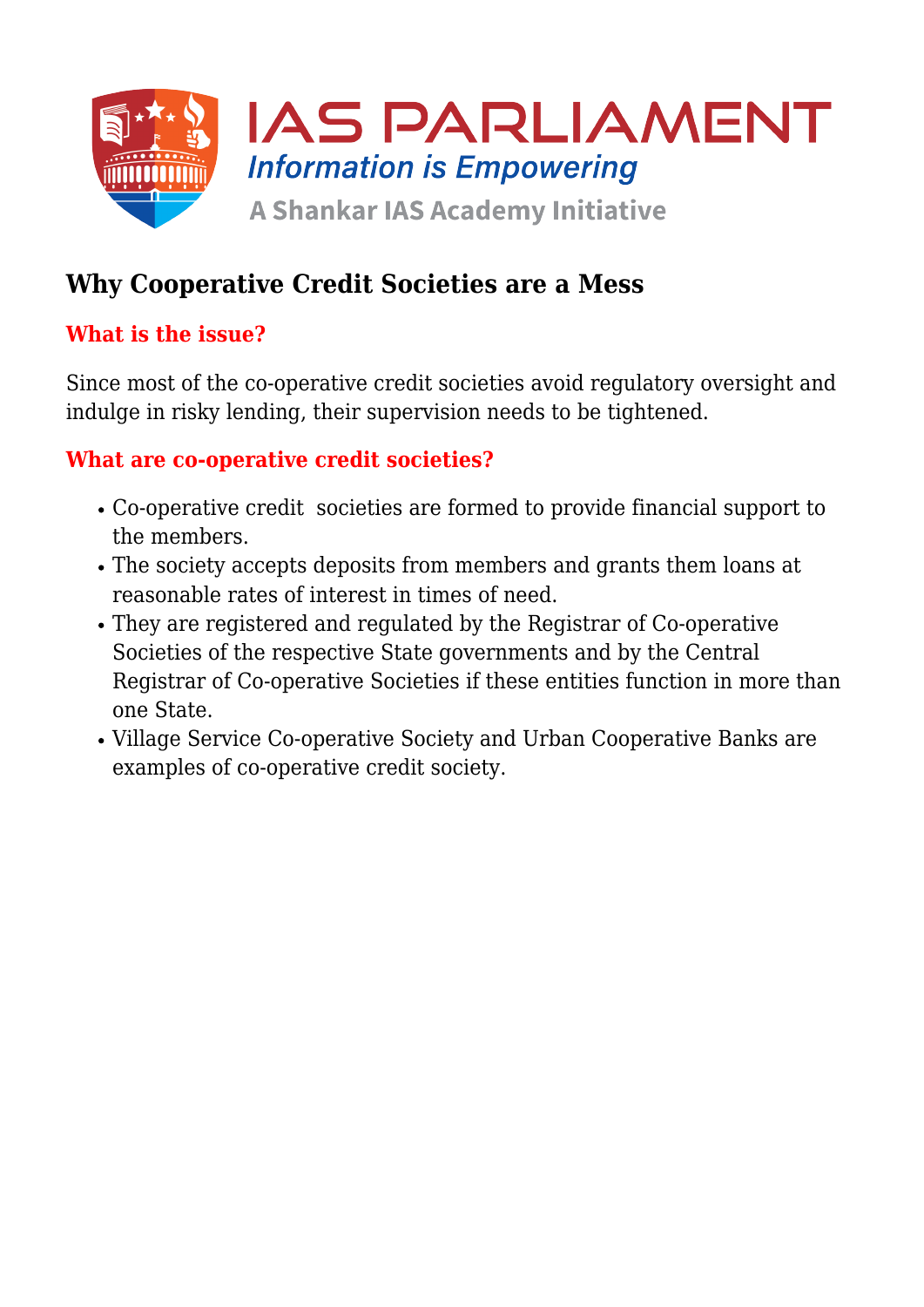

# **What was the RBI's advisory on co-operative credit societies?**

- The RBI cautioned the public against some co-operative credit societies using the word "bank" in their names.
- It has been clarified that these entities aren't allowed to perform banking activities, as per the Banking Regulation Act, 1949, through acceptance of deposits from non-members, and nominal or associate members.
- Their deposits are not protected under the deposit insurance cover of DICGC.
- The RBI mentioned the violation of Section 7 of the Banking Regulation Act while bringing in the amendments introduced by the Banking Regulation (Amendment) Act, 2020.
- A similar press release was issued on November 29, 2017 in reference to Section 7 of the Banking Regulation Act (As Applicable to Co-operative Societies) only.
- The RBI has over the years been tightening regulations governing cooperative banks, having cancelled the licences of at least 6 of them and issuing over 200 directives.

### **What are the problems plaguing the co-operative credit societies?**

**Accepting deposits from non-members -** Some cooperative societies are accepting deposits from non-members/ nominal members/ associate members is in violation of the provisions of the Banking Regulation Act.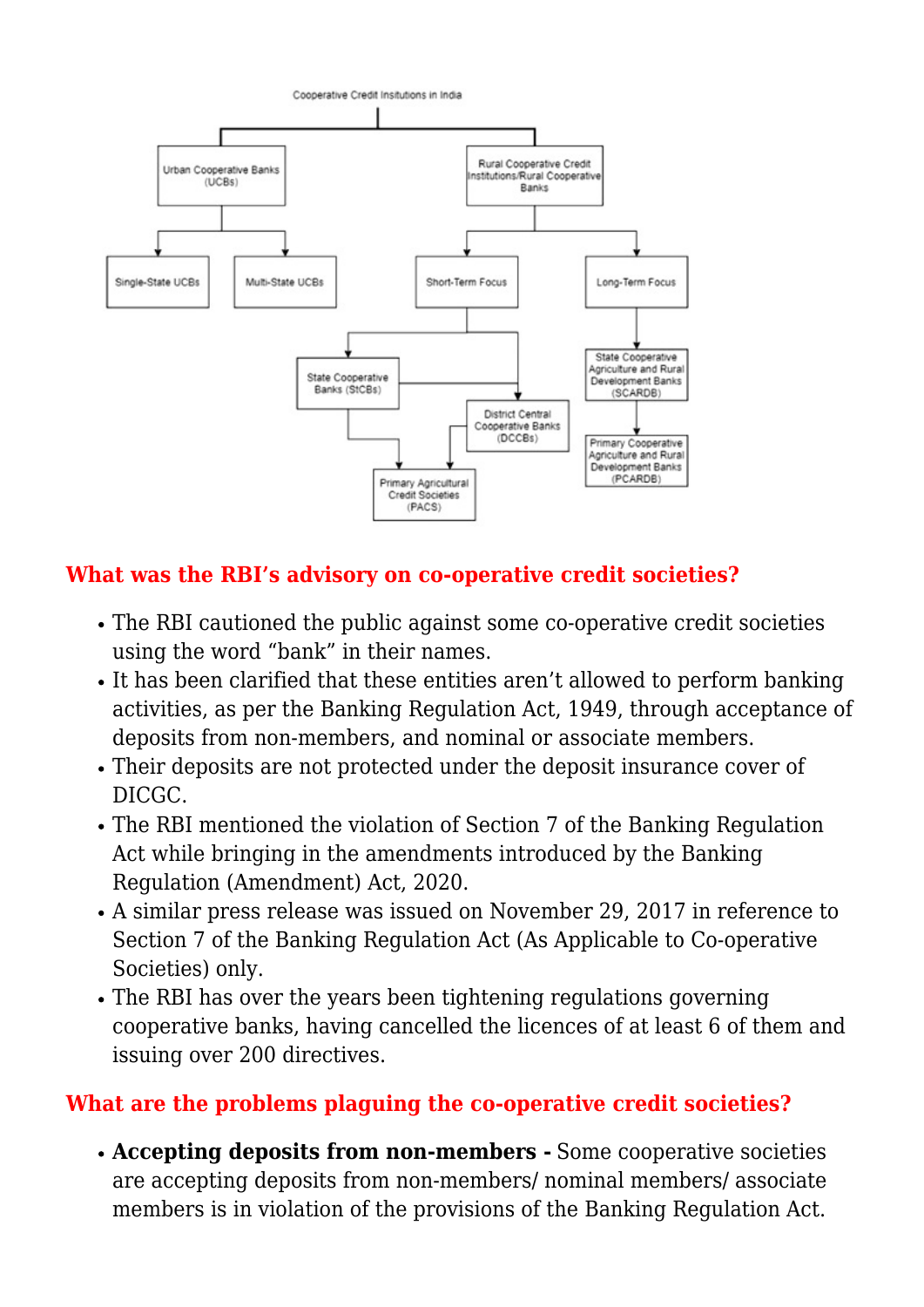- **Regulation** These societies do not come under the RBI scanner despite accepting deposits from and disbursing loans to their members.
- While those co-operative credit societies with reserves and paid-up capital of over Rs 1 lakh have to seek a licence from the RBI, most of them operate with a lower capital to avoid regulatory oversight.
- State governments continue to control the smaller cooperative banks while the RBI too oversees the operations of such institutions and this dual regulation causes confusion.
- **Opaque laws** Co-operative credit societies are governed by opaque and anachronistic laws and their customers stand to lose if these societies go bust.
- Some of the societies registered under the Multi-State Co-operative Societies Act, 2002 have reportedly garnered public deposits running into thousands of crores during the last 10 years.
- **Advertisements of high interest rates** If co-operative credit societies offer exorbitantly high interest rates on the deposits compared to banks, the interest rate of lending would be higher and raises questions on who would be the borrowers.
- This requires the societies to lend to risky borrowers which will totally affect the health of the financial sector.
- **Domino effect** Since these societies have very thin base of capital and reserves, any failure could prompt domino effect.
- **Depositors**  Since these societies are not subject to Know Your Customer rules and anti-money laundering laws, money launderers could be the potential depositors.
- **Undue advantage** There is also another warning that some societies are taking undue advantage of the poor in financially excluded areas and exploiting them leading to financial exclusion.
- **Others** Poor governance, light-touch regulation, local political intervention and a change in the composition of the banking industry leading to tight competition are all factors impacting the cooperative banking industry.

# **How can the co-operative credit societies be improved?**

- Ill-functioning societies need to be isolated and special precautionary investigations must be held by the controllers and supervisors.
- If the RBI has definite information on societies circumventing the provisions of Section 7 of the Banking Regulation Act, appropriate legal action must be initiated against the wrongdoers to protect the interests of depositors.